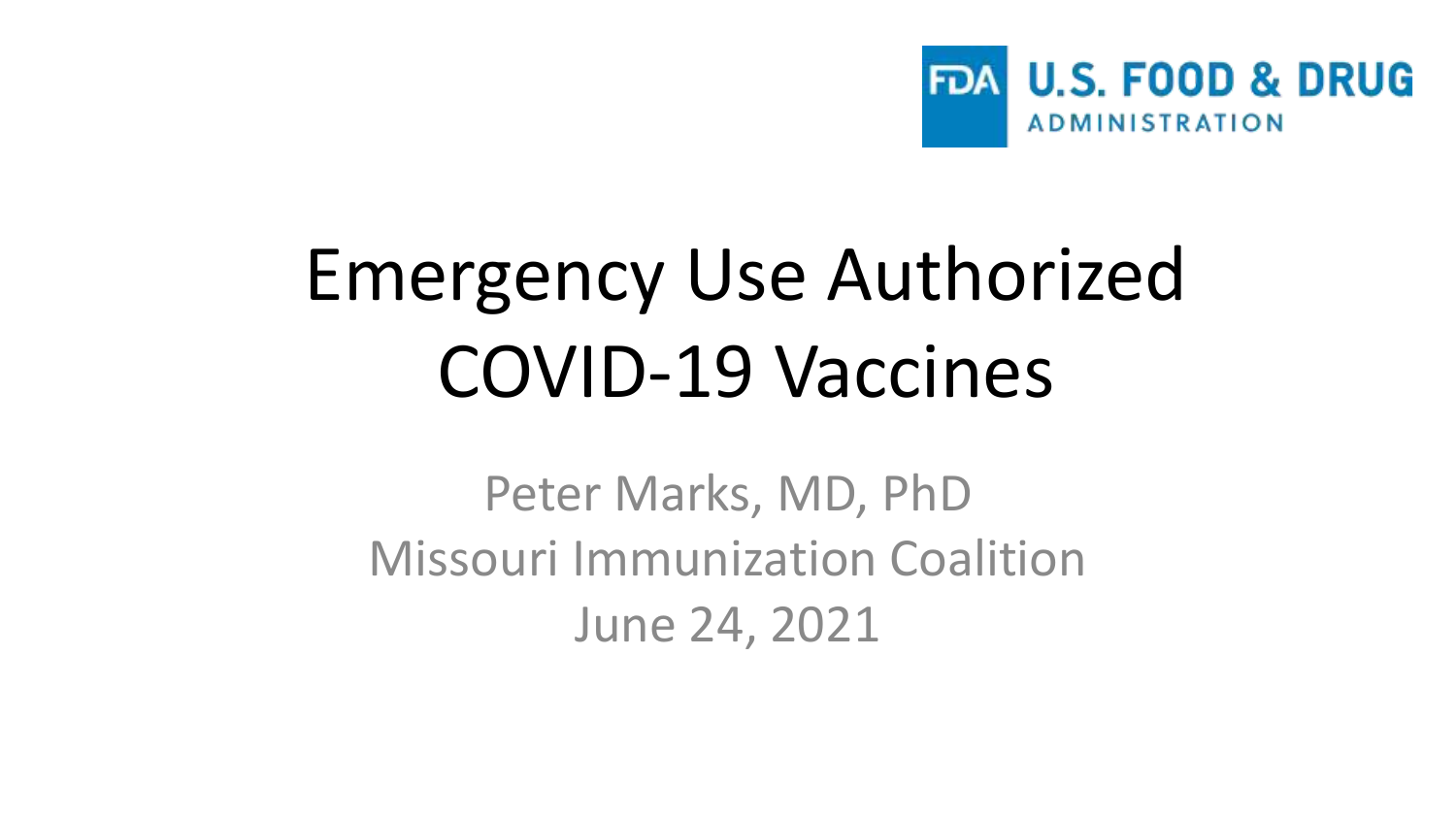

#### Traditional Vaccine Development

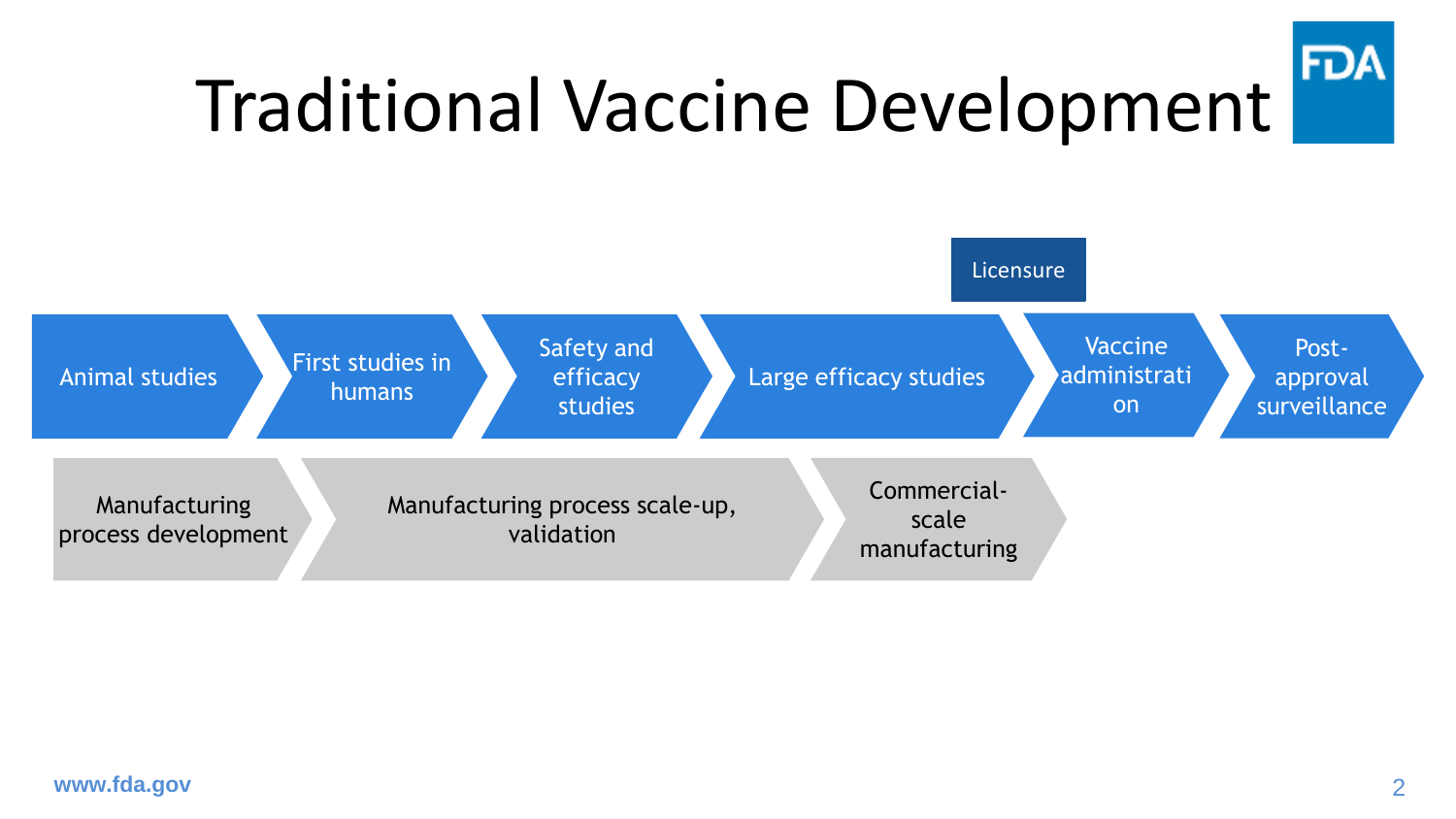

#### Accelerated Vaccine Development

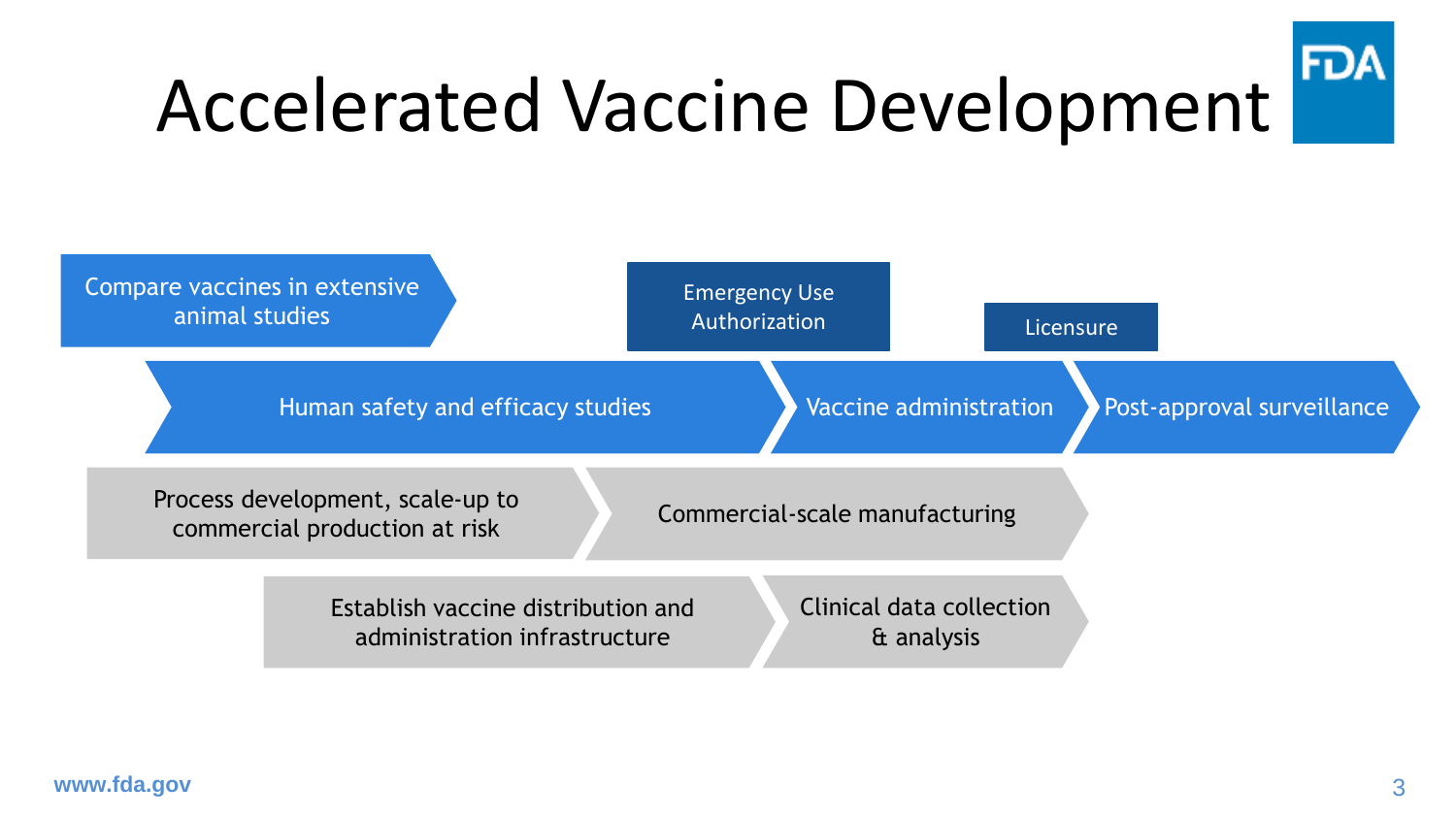

# Biologics License Application (BLA)

• Biologics are licensed under section 351 of the Public Health Service Act

• Product must be safe, pure, potent

• FDA considers evidence from adequate and wellcontrolled clinical trials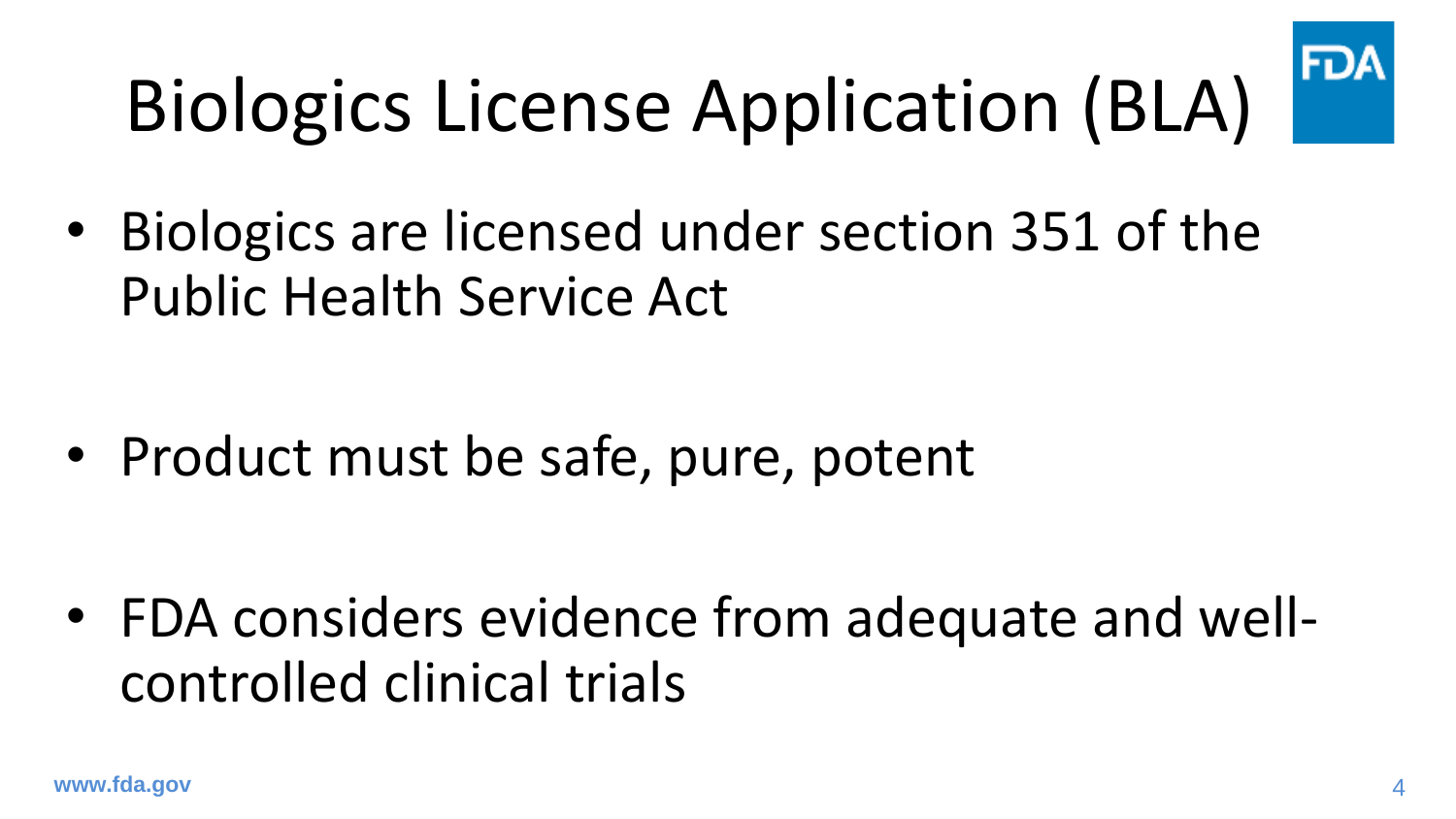#### FDA Emergency Use Authorization (EUA)

• Put in place after 9/11 to ensure that potentially lifesaving medical products could be available to people in medical need when there is not an approved and available alternative

• The standard used is that the product "may be effective" and its "known and potential benefits outweigh the known and potential risks"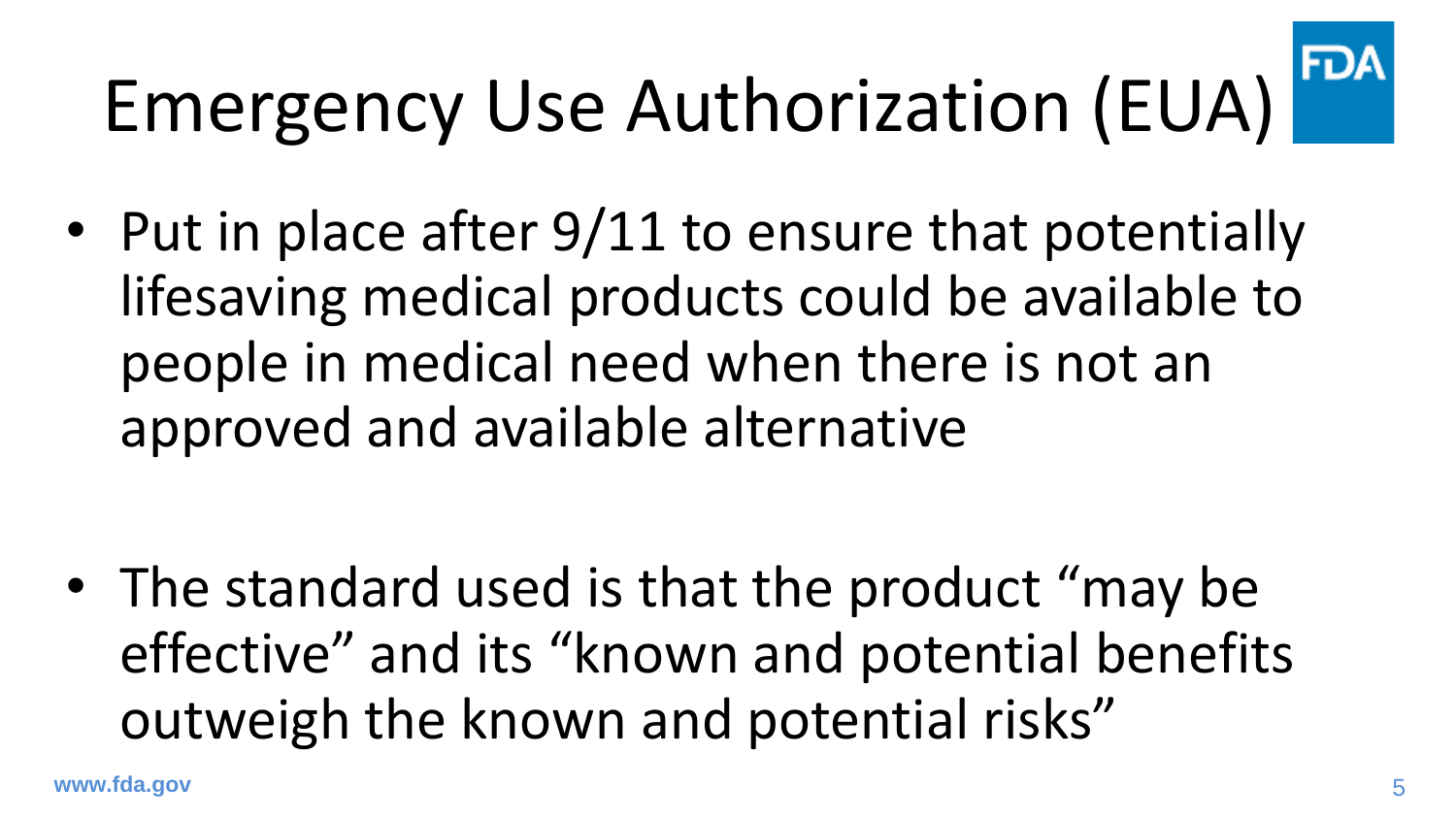

## EUA for a COVID-19 Vaccine

• FDA based authorization on clear and compelling efficacy in large well-designed phase 3 clinical trials

• Careful evaluation of quality, safety, efficacy

• Public advisory committee meeting

• Enhanced post-deployment surveillance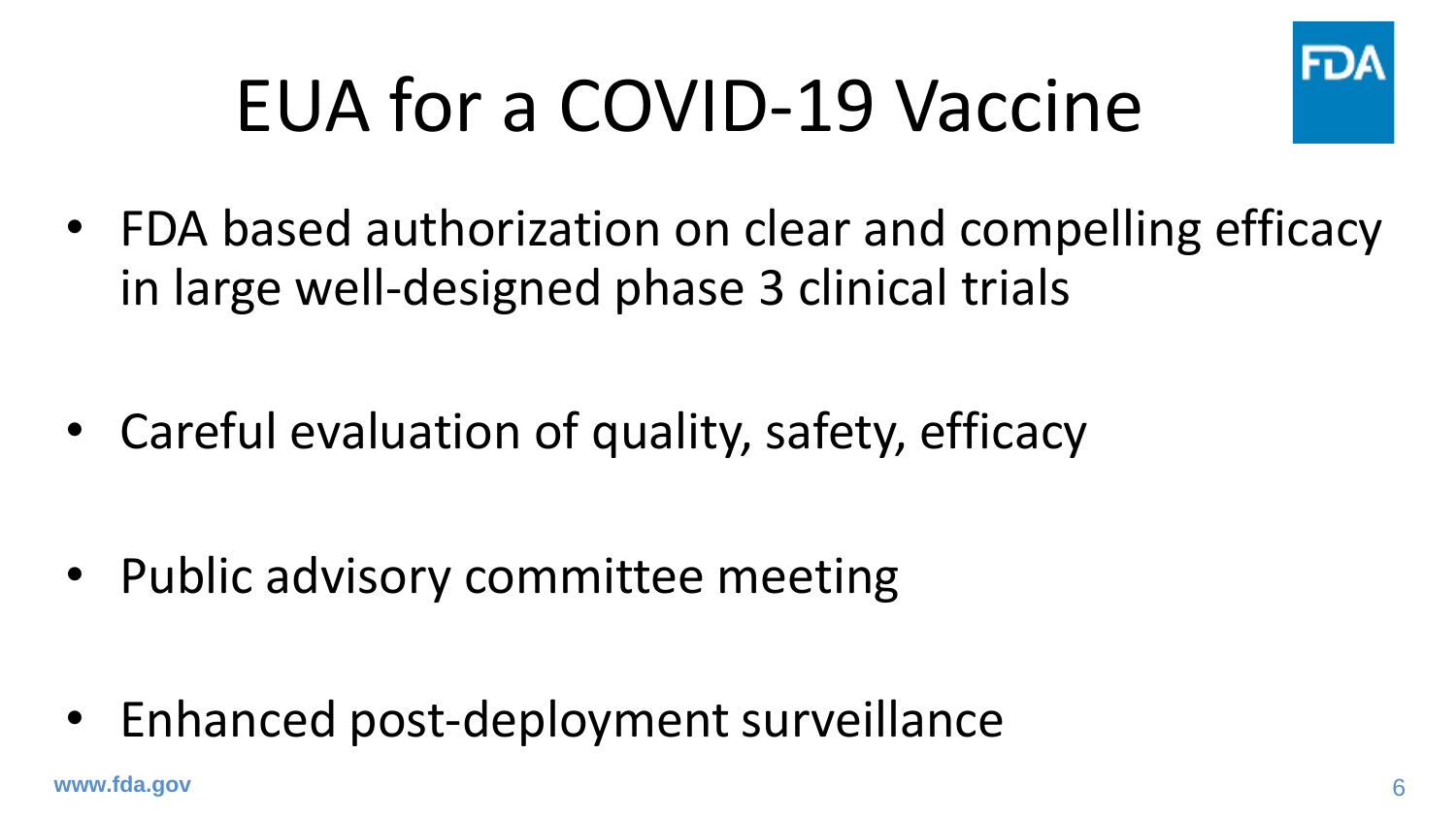

# Advanced Candidates – June 2021

- mRNA
	- BNT162b2 (Pfizer-BioNTech) EUA granted Dec 11, 2020
	- mRNA-1273 (Moderna) EUA granted Dec 18, 2020
- Non-Replicating Viral Vector
	- Ad26.COV2.S (Janssen) EUA granted Feb 27, 2021
	- ChAdOx1 (Astra Zeneca-Oxford)
- Protein Subunit
	- NVX-CoV2373 (Novavax)
	- MRT5500 (Sanofi-Translate Bio)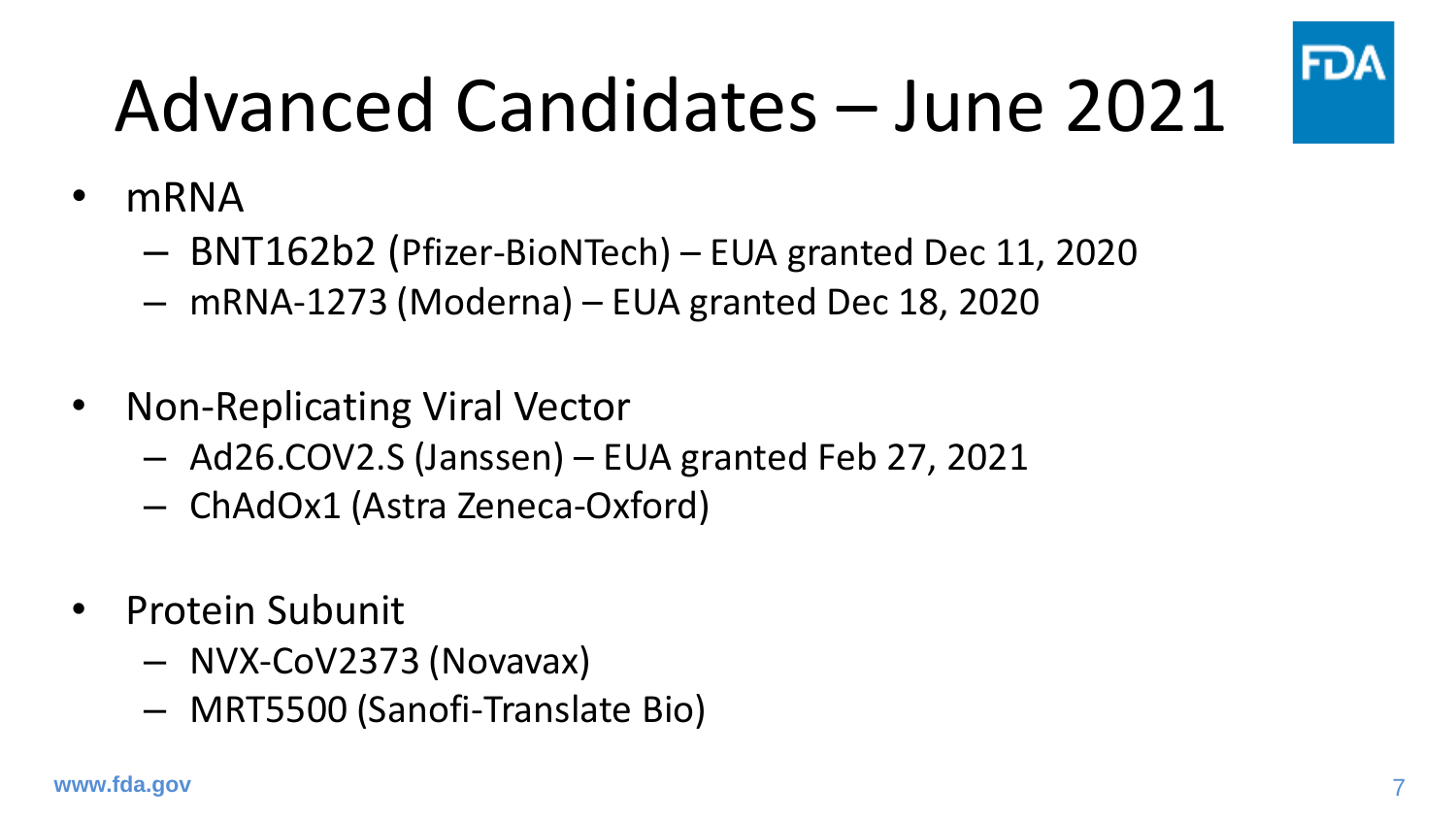

## Vaccine Trial Demographics

| <b>Vaccine</b>             | <b>Pfizer-BioNTech</b><br>(2 doses 21 d apart) | <b>Moderna</b><br>(2 doses 28 d apart) | <b>Janssen</b><br>$(1$ dose) |
|----------------------------|------------------------------------------------|----------------------------------------|------------------------------|
| <b>Total patients</b>      | 43,552                                         | 30,350                                 | 39,321                       |
| Receiving vaccine          | 21,768                                         | 15,180                                 | 19,630                       |
| Receiving placebo          | 21,784                                         | 15,170                                 | 19,691                       |
| <b>Black/African Amer.</b> | 9.8%                                           | 9.7%                                   | 17.2%                        |
| Hispanic/Latino            | 26.2%                                          | 20.0%                                  | 45.1%                        |
| Am Indian/Alaska Native    | 0.6%                                           | 0.8%                                   | 8.3%                         |
| At least age 65            | 21.4%                                          | 25.3%                                  | 20.4%                        |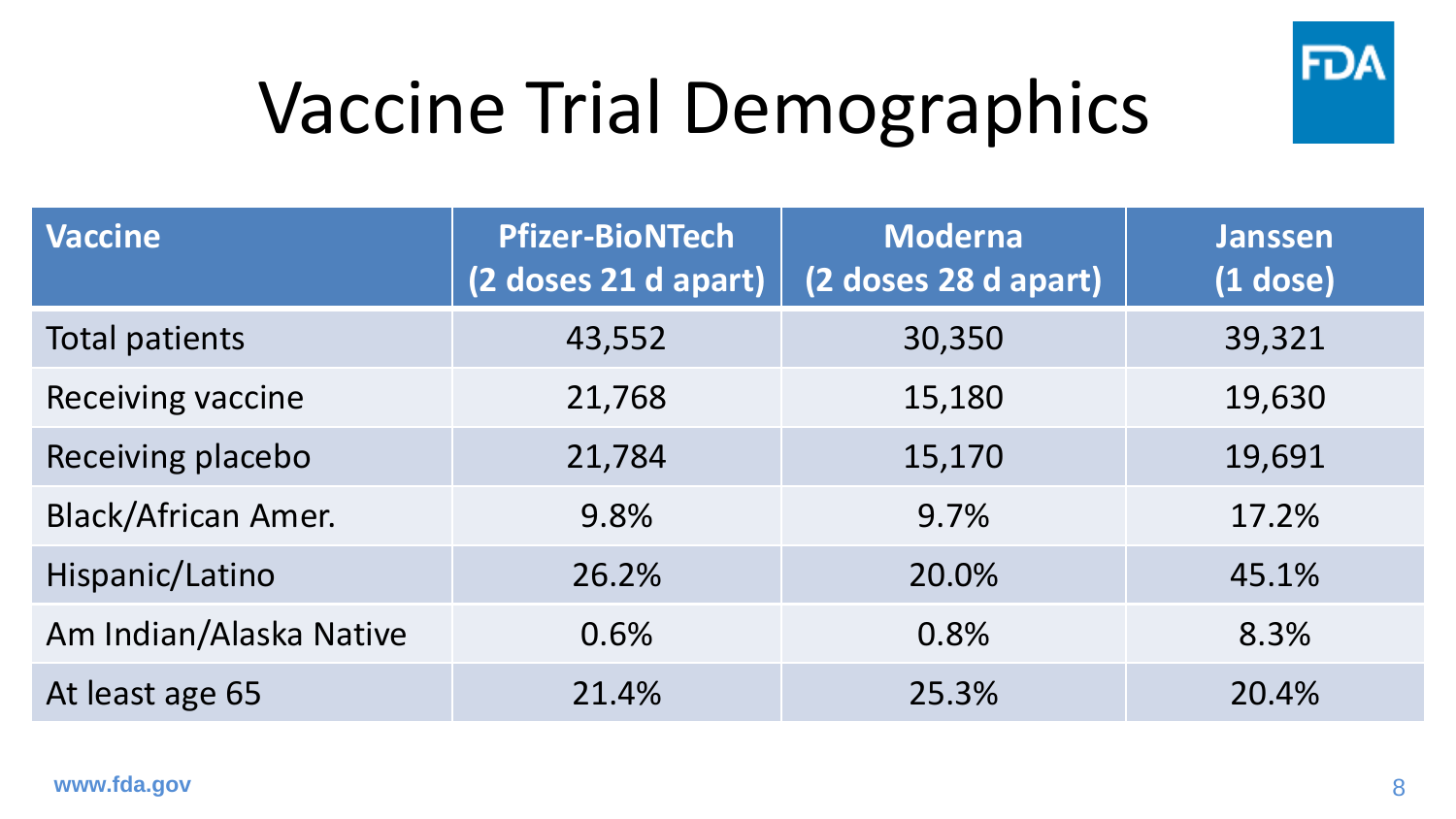

## Vaccine Efficacy in Phase 3

Primary efficacy was determined against moderate and severe/critical COVID-19

| <b>Vaccine</b>       | <b>Pfizer-BioNTech</b> | <b>Moderna</b> | <b>Janssen</b>      |
|----------------------|------------------------|----------------|---------------------|
| Primary efficacy     | 95%                    | 94.1%          | d14 66.9% (116/348) |
| (vaccinated/placebo) | (8/162)                | (11/185)       | d28 66.1% (66/193)  |
| Young population     | age 16-54              | age 18-64      | age 18-64           |
|                      | 95.6%                  | 95.6%          | d14 63.7% (95/260)  |
|                      | (5/114)                | (7/156)        | d28 66.1% (52/152)  |
| Older population     | age $55+$              | age $65+$      | age $65+$           |
|                      | 93.7%                  | 86.4%          | d14 76.3% (21/88)   |
|                      | (3/48)                 | (5/114)        | d28 66.2% (14/41)   |
| Severe COVID-19      | 1/9                    | $0*/30$        | d14 14/60; d28 5/34 |

9 **www.fda.gov** \* One severe case reported 2 months after vaccination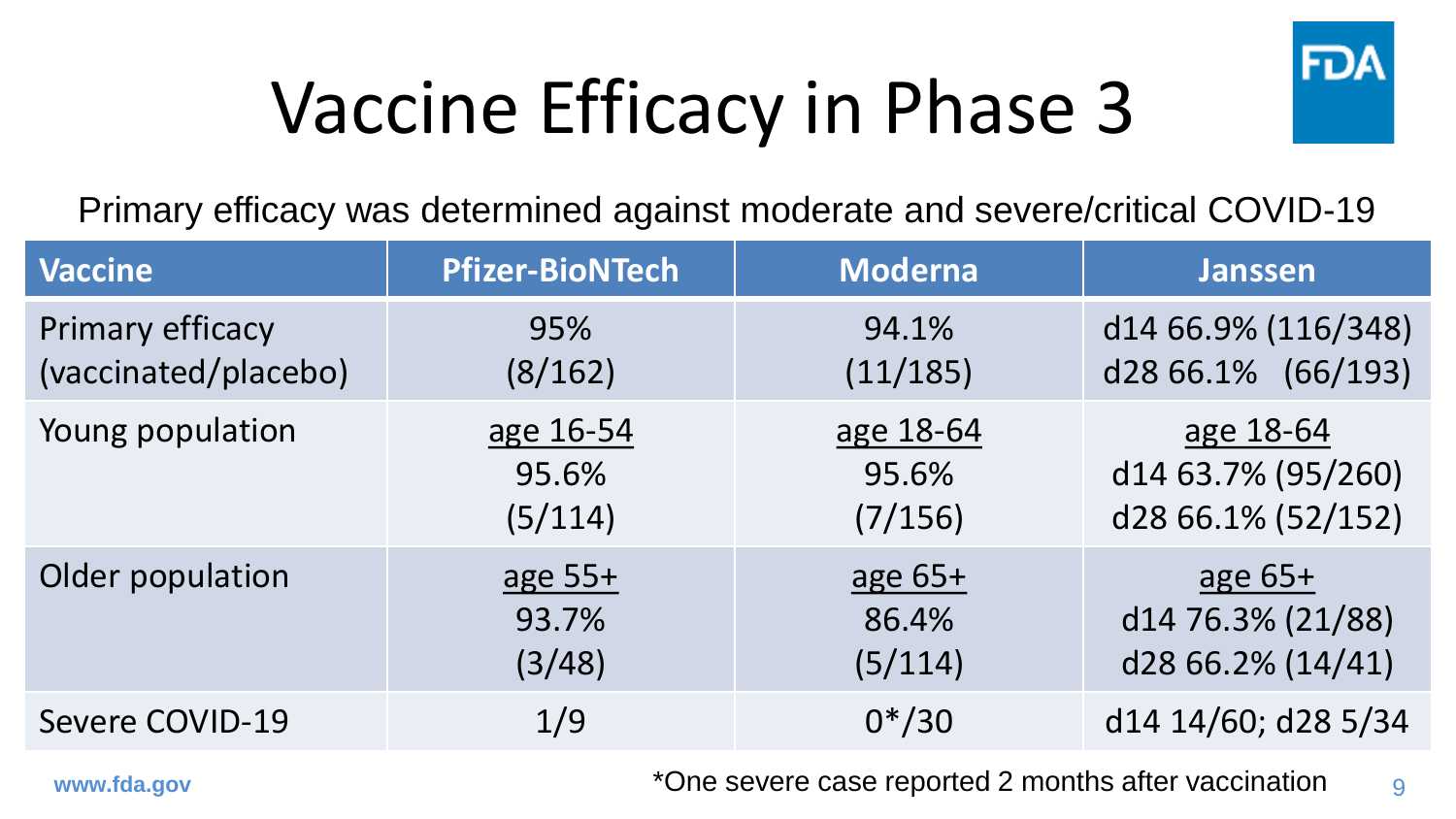

#### Vaccine Safety in Phase 3

#### **Second dose**

|                                 |          | <b>Pfizer-BioNTech</b> |       | <b>Moderna</b> |       | <b>Janssen</b> |       |
|---------------------------------|----------|------------------------|-------|----------------|-------|----------------|-------|
| <b>Reaction (2nd injection)</b> | Placebo* | $55$                   | $55+$ | $65$           | $65+$ | $60$           | $60+$ |
| Injection site pain             | 14%      | 78%                    | 66%   | 90%            | 83%   | 57%            | 33%   |
| Fatigue                         | 22%      | 59%                    | 50%   | 68%            | 58%   | 44%            | 30%   |
| Headache                        | 21%      | 52%                    | 39%   | 63%            | 46%   | 44%            | 30%   |
| Muscle pain                     | 10%      | 38%                    | 29%   | 61%            | 47%   | 39%            | 24%   |
| <b>Chills</b>                   | 4%       | 35%                    | 23%   | 48%            | 31%   | N/A            | N/A   |
| Joint pain                      | 8%       | 21%                    | 19%   | 45%            | 35%   | N/A            | N/A   |
| Fever                           | 0.4%     | 16%                    | 11%   | 17%            | 10%   | 13%            | 3%    |

\*Average value across all studies, all doses, all ages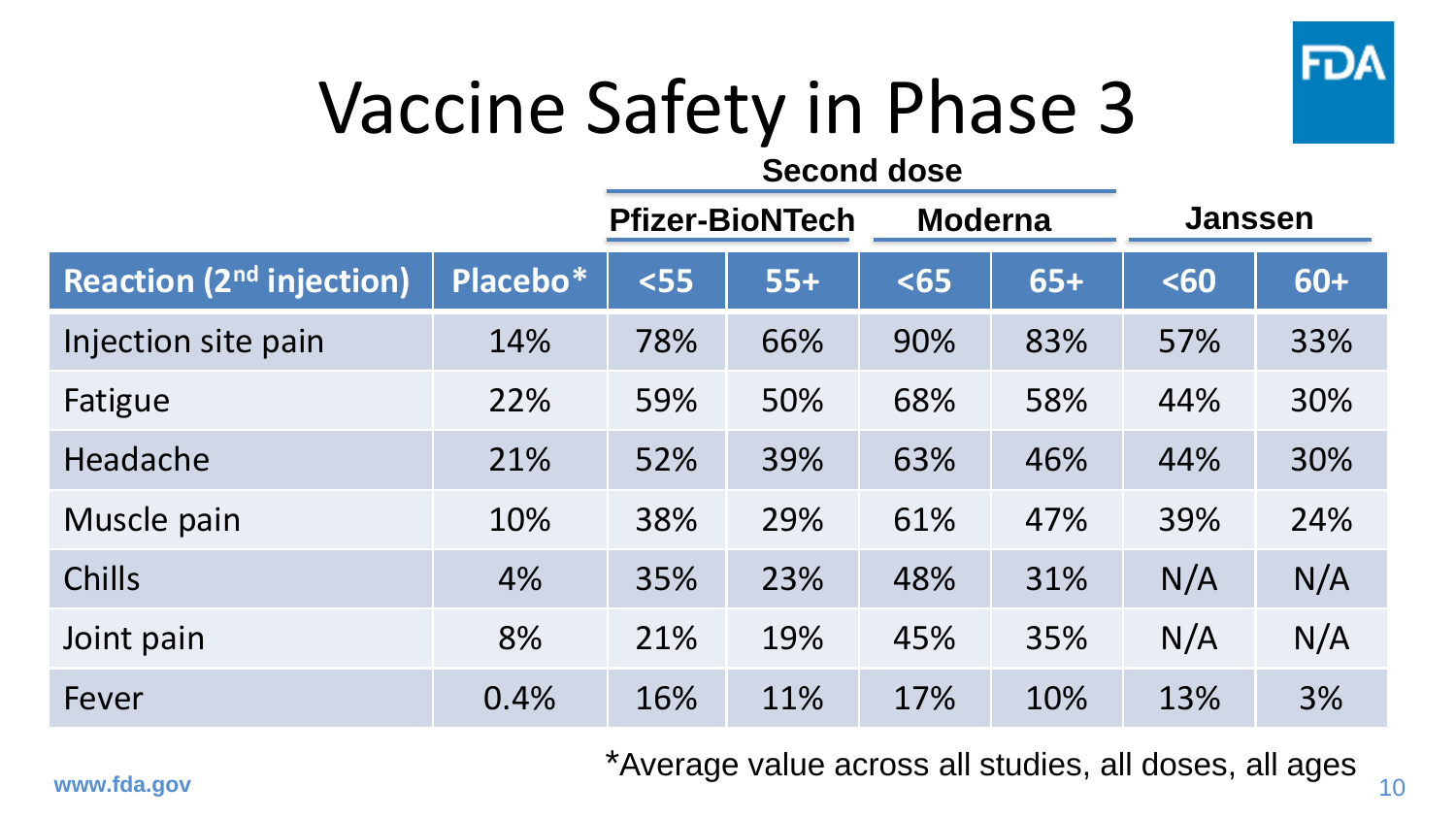

## Pfizer Pediatric Demographics

| <b>Characteristic</b> | <b>Age 12-15</b><br><b>Vaccine</b><br>$(N=1131)$ | <b>Age 16-25</b><br><b>Vaccine</b><br>$(N=537)$ | <b>Age 12-15</b><br><b>Placebo</b><br>$(N=1129)$ | <b>Age 16-25</b><br>Placebo<br>$(N=561)$ |
|-----------------------|--------------------------------------------------|-------------------------------------------------|--------------------------------------------------|------------------------------------------|
| Female                | 49.9%                                            | 52.5%                                           | 48.2%                                            | 52.0%                                    |
| Mean Age (years)      | 13.6                                             | 19.4                                            | 13.6                                             | 19.6                                     |
| <b>Median Age</b>     | 14.0                                             | 18.0                                            | 14.0                                             | 19.0                                     |
| <b>Black</b>          | 4.6%                                             | 8.8%                                            | 5.0%                                             | 8.9%                                     |
| Hispanic/Latino       | 11.7%                                            | 20.9%                                           | 11.5%                                            | 18.7%                                    |
| Comorbidity (yes)     | 21.9%                                            | 23.5%                                           | 21.3%                                            | 25.7%                                    |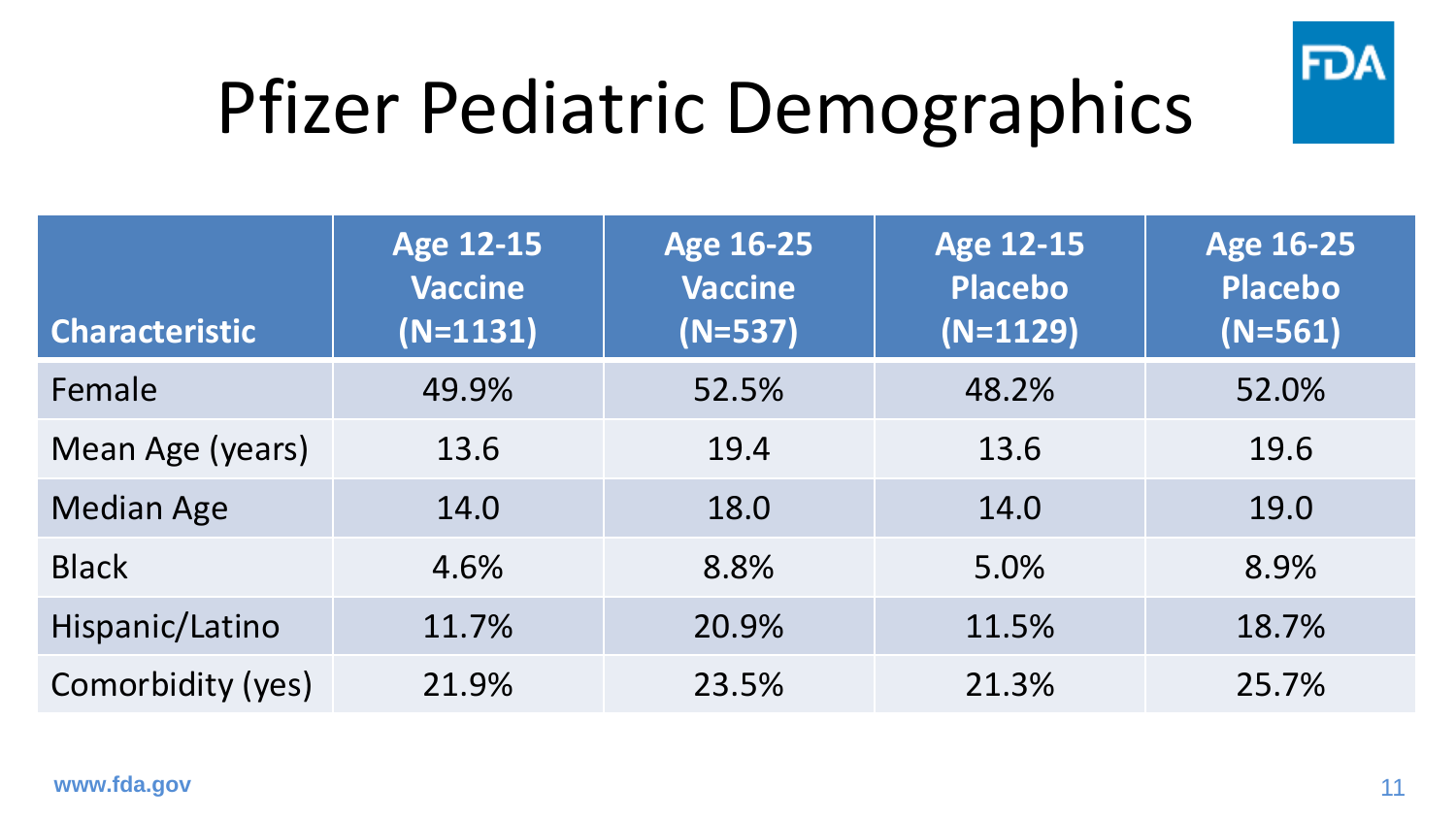

#### Pfizer Pediatric Immune Response

| <b>Study Group</b> | <b>12-15 Years</b><br>$N=190$<br><b>GMT</b><br>(95% CI) | <b>16-25 Years</b><br>$N=170$<br><b>GMT</b><br>$(95% Cl)$ | <b>GMT Ratio</b><br>[12-15 Years/<br><b>16-25 Years]</b><br>(95% CI | Met Predefined<br><b>Success</b><br><b>Criterion</b> |
|--------------------|---------------------------------------------------------|-----------------------------------------------------------|---------------------------------------------------------------------|------------------------------------------------------|
| Vaccine            | 1239.5<br>(1095.5, 1402.5)                              | 705.1<br>(621.4, 800.2)                                   | 1.76<br>(1.47, 2.10)                                                | Yes                                                  |

Noninferiority is declared if the lower bound of the 2-sided 95% CI for the Geometric Mean Titer (GMT) Ratio is greater than 0.67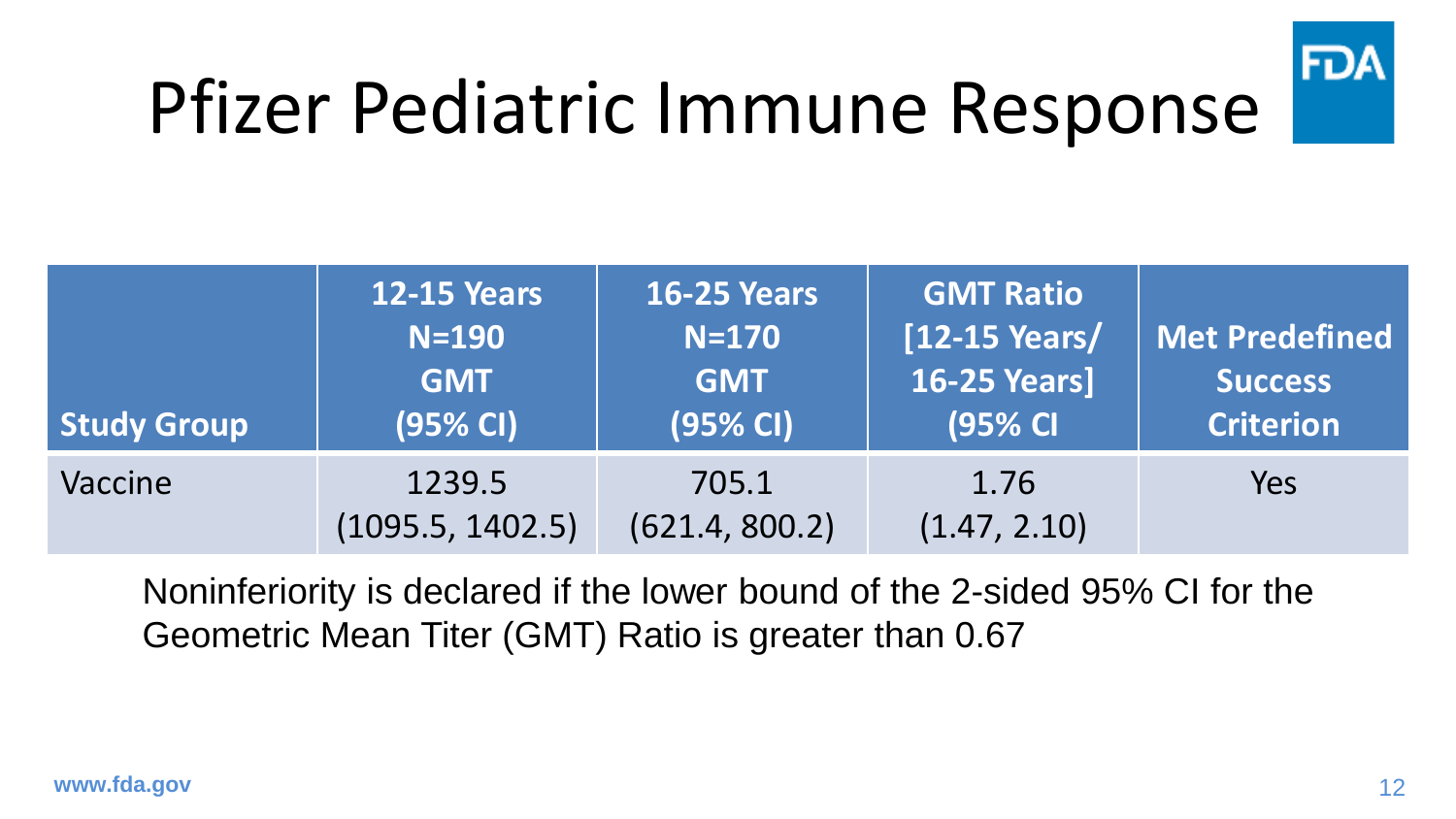

#### Pfizer Pediatric Efficacy

| <b>Endpoint</b>                                                                                            | <b>Vaccine</b><br><b>12-15 Years</b><br>$N = 1005$<br><b>Cases</b> | <b>Placebo</b><br><b>12-15 Years</b><br>$N=978$<br><b>Cases</b> | <b>Vaccine</b><br><b>Efficacy %</b><br>(95% CI) |
|------------------------------------------------------------------------------------------------------------|--------------------------------------------------------------------|-----------------------------------------------------------------|-------------------------------------------------|
| First COVID-19 occurrence<br>from 7 days after Dose 2<br>in subjects without prior<br>SARS-CoV-2 infection |                                                                    | 16                                                              | 100.0<br>(75.3, 100.0)                          |

Time period for COVID-19 case accrual is from 7 days after Dose 2 to the end of the surveillance period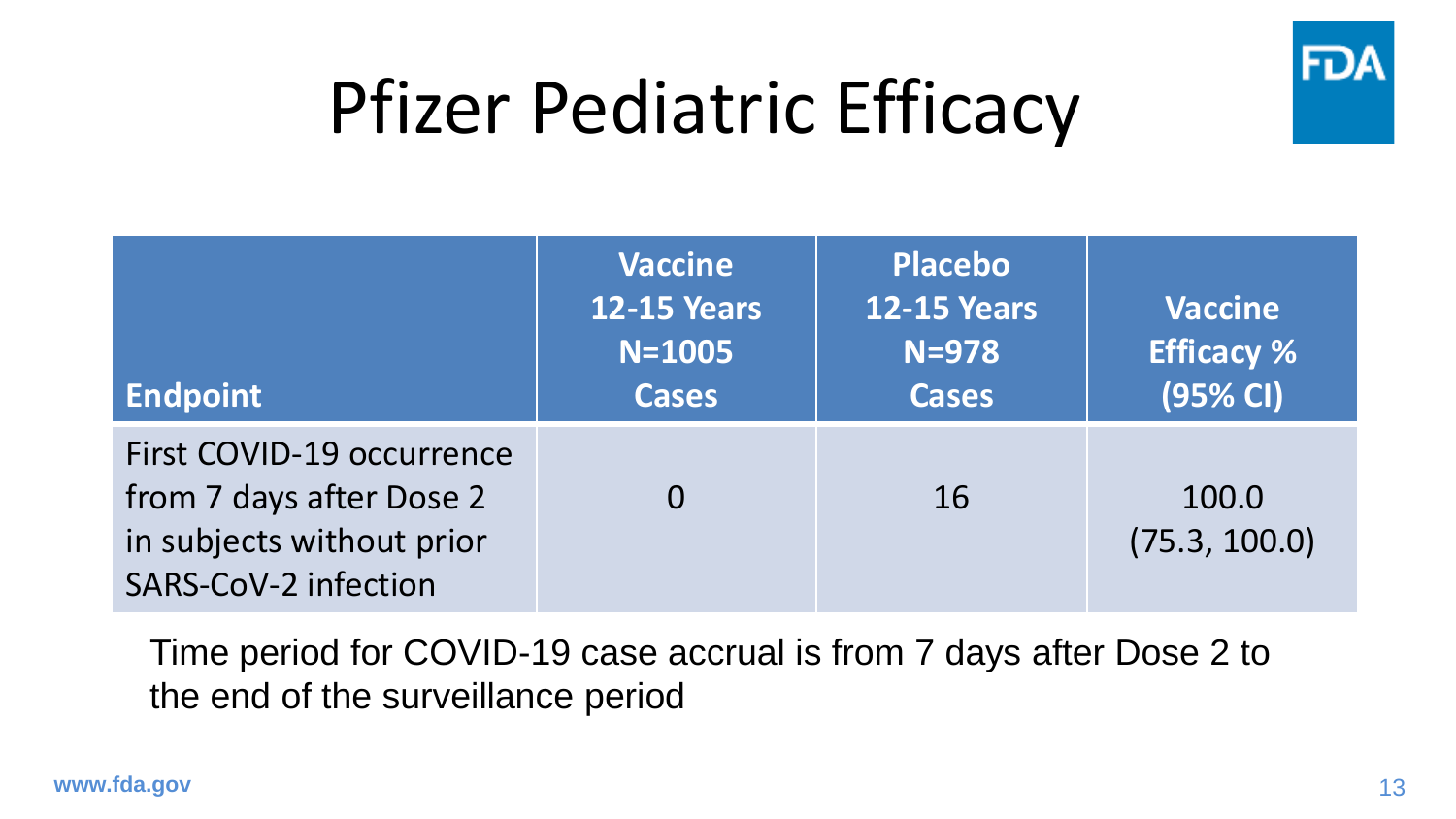

#### Pfizer Pediatric Safety

| <b>Characteristic</b> | <b>Age 12-15</b><br><b>Placebo Dose 2</b><br>$(N=1078)$ | <b>Age 12-15</b><br><b>Vaccine Dose 2</b><br>$(N=1097)$ | <b>Age 16-25</b><br><b>Vaccine Dose 2</b><br>$(N=488)$ |
|-----------------------|---------------------------------------------------------|---------------------------------------------------------|--------------------------------------------------------|
| Injection site pain   | 17.9%                                                   | 78.9%                                                   | 77.5%                                                  |
| Fatigue               | 24.5%                                                   | 66.2%                                                   | 65.6%                                                  |
| Headache              | 24.4%                                                   | 64.5%                                                   | 60.9%                                                  |
| Muscle pain           | 8.3%                                                    | 32.4%                                                   | 40.8%                                                  |
| Chills                | 6.8%                                                    | 41.5%                                                   | 40.0%                                                  |
| Joint pain            | 4.7%                                                    | 15.8%                                                   | 21.9%                                                  |
| Fever                 | 0.6%                                                    | 19.6%                                                   | 17.2%                                                  |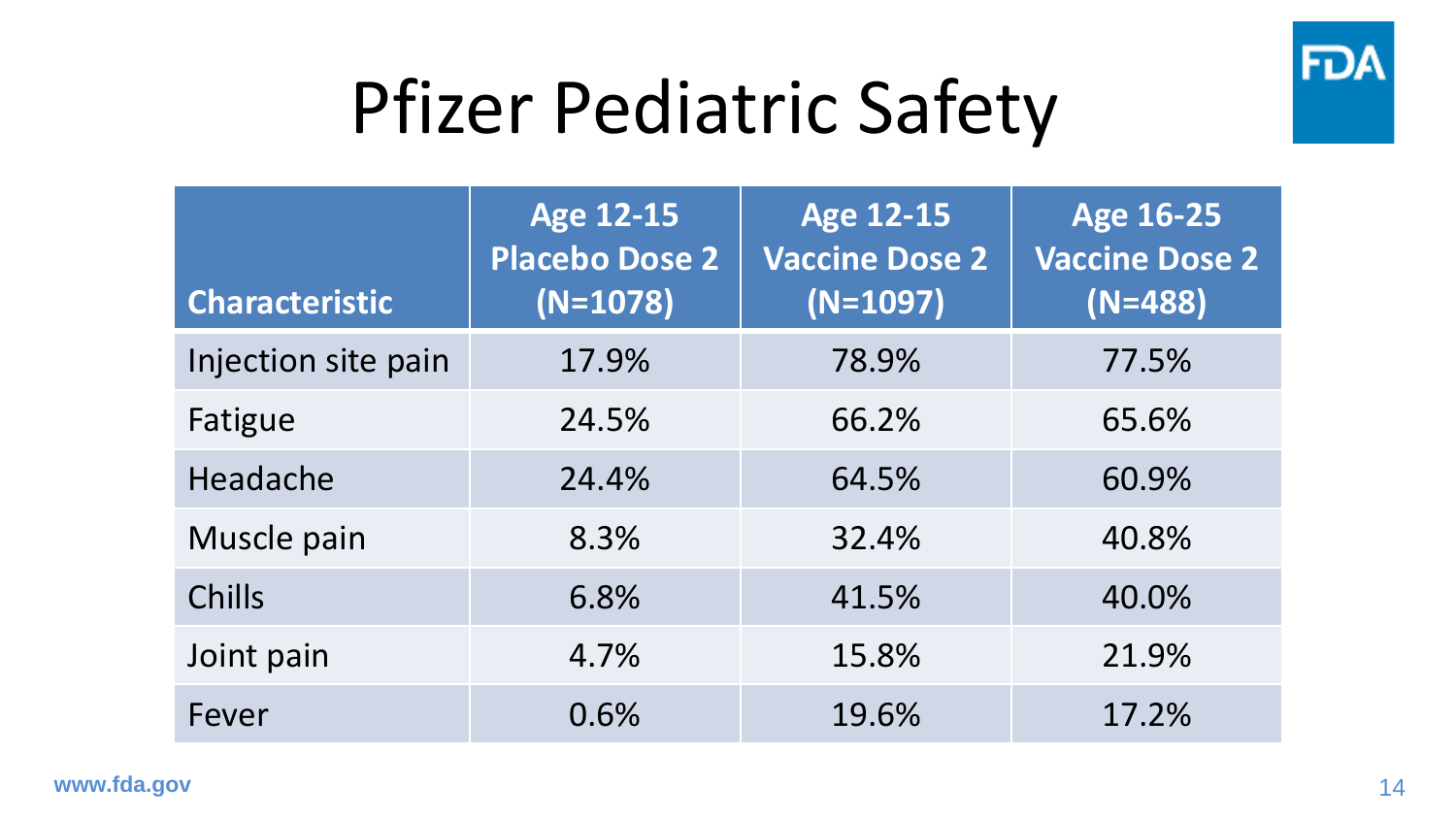# Safety Monitoring by CDC and FDA

- Passive monitoring through the Vaccine Adverse Event Reporting System (VAERS) and the v-safe text monitoring system for COVID-19 vaccine safety
- Active monitoring through Vaccine Safety Datalink, the Clinical Immunization Safety Assessment, and large databases such as the CMS Medicare Database and Sentinel/BEST covering  $\geq$ 100 million lives
	- Combination of claims data and EHR data
	- Monitoring about 15 safety outcomes of interest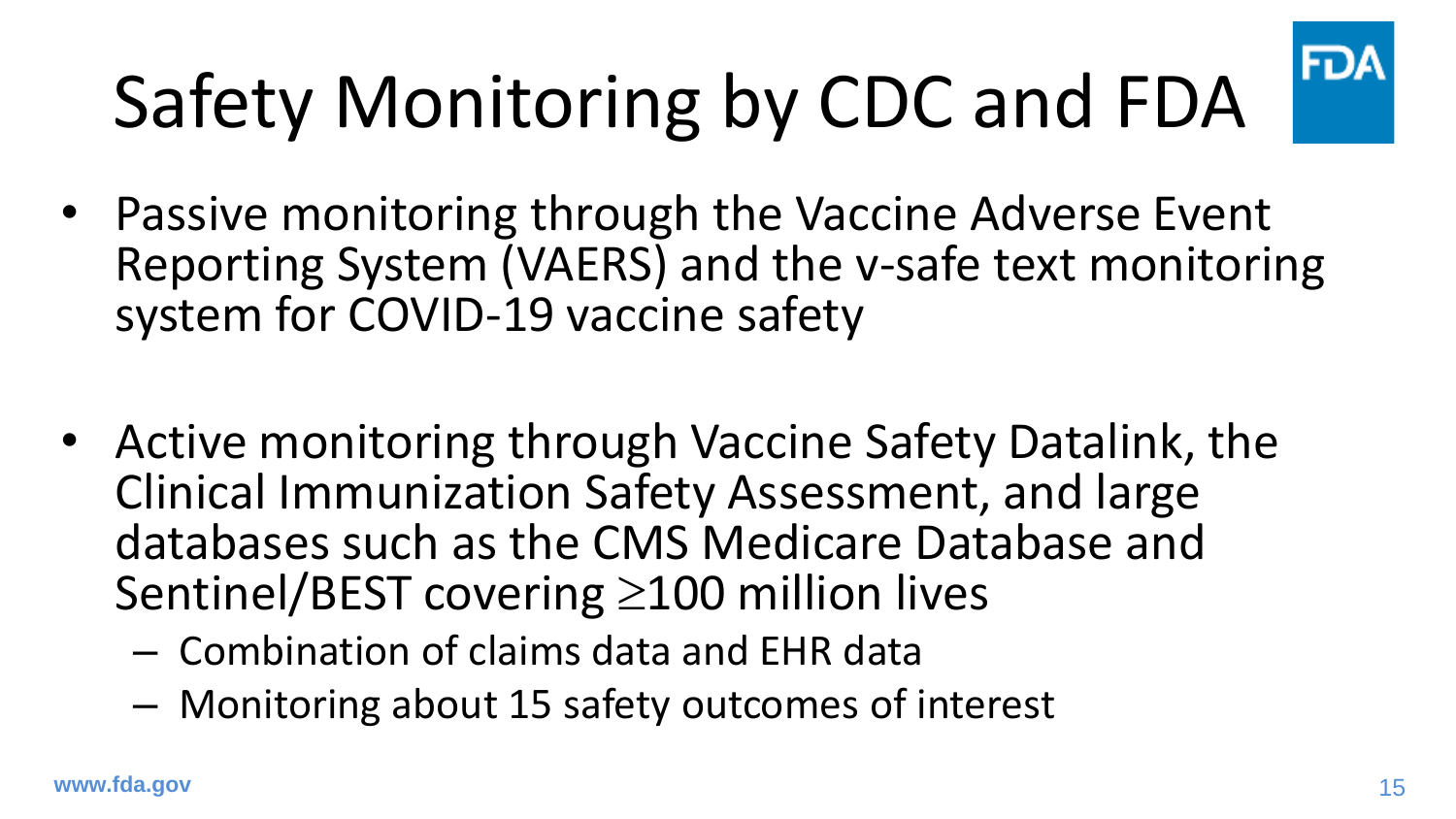

# Observed Safety Signals

- Severe allergic reactions (Pfizer-BioNTech, Moderna)
	- Rare anaphylactic reactions within about 30 minutes of vaccination
	- Mitigation strategy implemented (30-minute observation for those with history of allergic reactions)
- Thrombosis-thrombocytopenia syndrome (Janssen)
	- Rare cases of rare blood clots (mostly cerebral venous sinus thrombosis) and low blood platelets (thrombocytopenia) primarily in younger women
	- Information added to product label
- Myocarditis/pericarditis (Pfizer-BioNTech, Moderna)
	- Chest pain following vaccination associated with laboratory or imaging abnormalities primarily in younger individuals
	- Association still under investigation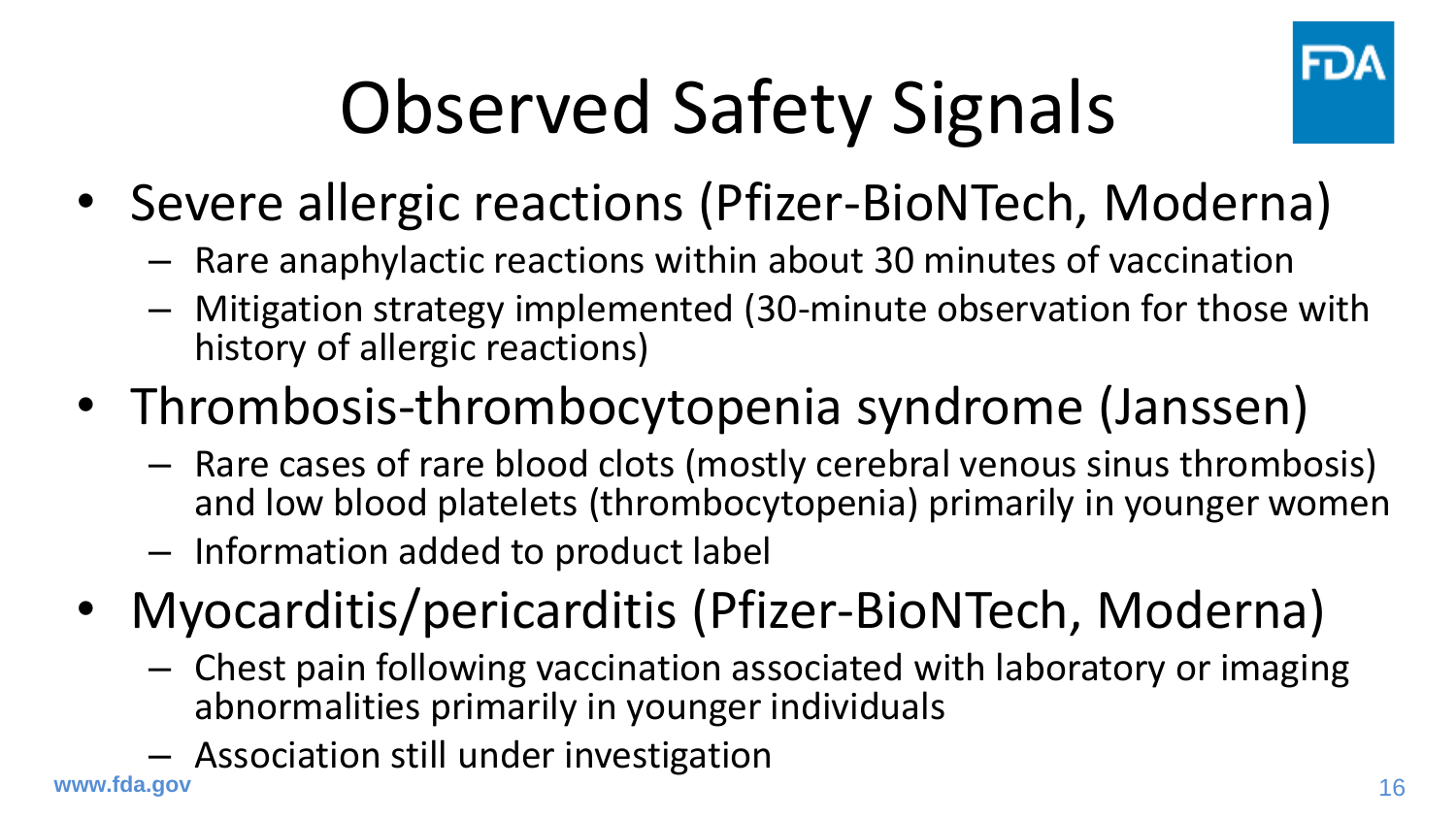

# COVID-19 Vaccine Development

• Vaccine development timelines shortened while still ensuring high vaccine safety and efficacy standards

• Vaccine authorization or approval has followed a process that has been as open to the public as possible

• A transparent process is important for facilitating vaccine confidence